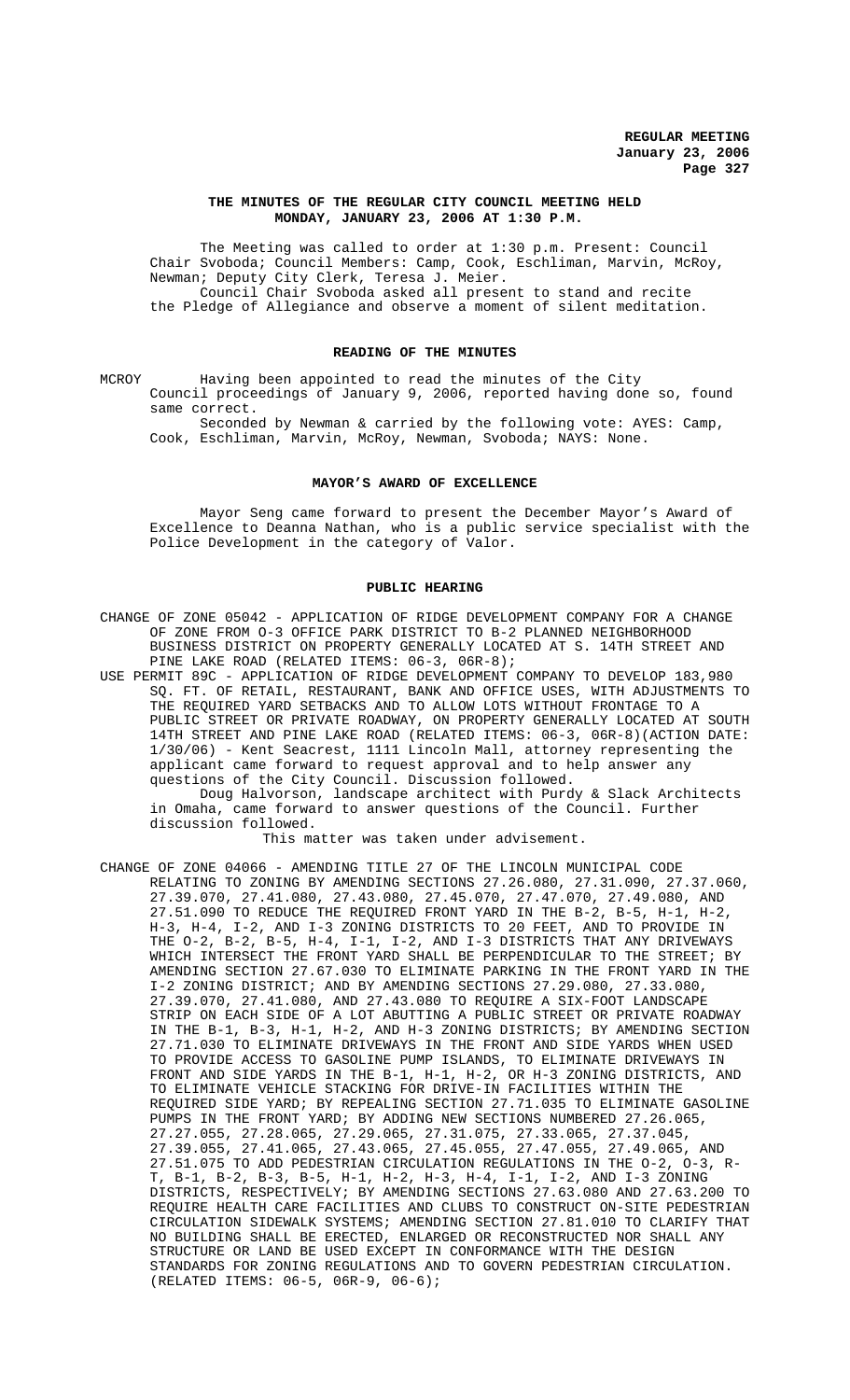- MISC. 04015 AMENDING THE CITY OF LINCOLN DESIGN STANDARDS CHAPTER 1.00 REQUEST FOR WAIVER PROCEDURE, TO REVISE SECTION 1 TO ONLY REQUIRE THAT IMPROVEMENTS SUBSTANTIALLY CONFORM TO DESIGN STANDARDS, TO REVISE SECTION 2 TO ALLOW THE PLANNING DIRECTOR TO APPROVE REQUESTS FOR WAIVERS FROM THE DESIGN STANDARDS, BY ADDING A NEW SECTION 2.1.1 TO PROVIDE FOR AN APPEAL TO THE PLANNING COMMISSION FROM ACTION OF THE PLANNING DIRECTOR APPROVING OR DENYING A REQUEST FOR WAIVER FROM DESIGN STANDARDS, TO REVISE SECTION 2.1.2 TO PROVIDE FOR AN APPEAL TO THE CITY COUNCIL FROM ACTION OF THE PLANNING COMMISSION APPROVING OR DENYING A REQUEST FOR WAIVER OF THE DESIGN STANDARDS, BY REPEALING SECTION 2.2 IN ITS ENTIRETY; AMENDING CHAPTER 3.45 - DESIGN STANDARDS FOR PARKING LOTS, TO REVISE SECTION 3.6 TO PROVIDE THAT PARKING LOTS SHALL BE SCREENED IN ACCORDANCE WITH SECTION 7.1 OF CHAPTER 3.50 OF THE CITY OF LINCOLN DESIGN STANDARDS; AMENDING CHAPTER 3.50 - DESIGN STANDARDS FOR SCREENING AND LANDSCAPING TO REVISE SECTION 3 TO REQUIRE THE LANDSCAPE PLAN TO INCLUDE THE MATURE HEIGHT AND SPREAD OF PLANT MATERIAL AND ITS SIZE AT PLANTING, TO DELETE THE PROVISION REGARDING THE OPACITY OF THE SCREEN, AND TO DELETE THE PROVISION THAT NO SCREENING IS REQUIRED IF THE DISTANCE BETWEEN THE LOT LINE AND THE BUILDING IS LESS THAN FIVE FEET; TO REVISE SECTION 4 TO MODIFY THE SCREENING OF SALVAGE YARDS AND SCRAP PROCESSING OPERATIONS AND TO REQUIRE THE INSTALLATION OF PLANT MATERIALS TO BE BY A CERTIFIED LANDSCAPE CONTRACTOR; TO REVISE SECTION 7.1 TO AMEND THE TITLE TO INCLUDE DRIVING AISLES, TO DELETE THE PROVISION ALLOWING REDUCTION OF SCREENING REQUIREMENTS FOR PARKING LOTS WHICH ARE SET BACK FROM THE LOT LINE TO EXCLUDE DRIVEWAY THROATS AND DRIVEWAY CURB CUTS FROM THE REQUIRED SCREEN, TO ELIMINATE THE PROVISION ALLOWING THE DESIGN SPREAD OF DECIDUOUS TREES TO BE USED FOR A PORTION OF THE REQUIRED SCREEN, TO REQUIRE THE PARKING LOT ADJACENT TO A PUBLIC STREET TO BE SCREENED AT LEAST 90% RATHER THAN 60%, AND TO ELIMINATE PROVISIONS REQUIRING THE PLANTING OF A DECIDUOUS TREE WHEN THERE IS LESS THAN FIVE FEET BETWEEN THE PARKING LOT AND THE STREET; TO ADD LANDSCAPE REQUIREMENTS FOR PARKING LOTS WHICH EXCEED 6,000 SQUARE FEET OF PAVED AREA; TO REVISE SECTION 7.3 TO AMEND THE TITLE TO MAKE IT NOT APPLICABLE TO COMMUNITY UNIT PLANS AND TO MAKE IT APPLICABLE TO USE PERMITS; TO REVISE SECTION 7.4 TO MAKE IT APPLICABLE ONLY TO MAJOR STREETS RATHER THAN ALL PUBLIC STREETS, TO INCREASE THE SCREEN FROM 50% TO 60% AND TO REQUIRE THE SCREEN TO GO TO 10 FEET ABOVE THE SURFACE ELEVATION RATHER THAN 6 FEET, AND TO PROVIDE THAT FENCES USED FOR A SCREEN, THEY MUST BE USED IN CONJUNCTION WITH PLANTS; TO REVISE SECTION 7.5 TO ALSO MAKE ITS PROVISIONS APPLY TO THE H-1 AND I-3 ZONING DISTRICTS; TO REVISE SECTION 7.6 TO REDUCE THE NUMBER OF REQUIRED TREES; TO ADD A NEW SECTION 7.11 TO REQUIRE SCREENING FOR REFUSE AREAS, RECYCLING BINS, OPEN STORAGE, LOADING AREAS, AND GROUND-LEVEL MECHANICAL EQUIPMENT AND TO PROVIDE A SCREENING STANDARD; TO REVISE SECTION 8 TO REQUIRE A GUARANTEE FOR THE INSTALLATION OF LANDSCAPING IF NOT INSTALLED BY THE TIME OF THE FINAL BUILDING INSPECTION; AND TO DELETE THE PROVISION ALLOWING THE PLANNING DIRECTOR TO MAKE ADMINISTRATIVE ADJUSTMENTS; AMENDING TITLE 4, MISCELLANEOUS DESIGN STANDARDS, TO ADD A NEW CHAPTER 4.20 ENTITLED "DESIGN STANDARDS FOR LANDSCAPING, STREETSCAPES, MEDIANS, BOULEVARDS, ROUNDABOUT, AND MAJOR STREETS" TO PROVIDE STANDARDS RELATING TO SUCH LANDSCAPING INCLUDING GENERAL PROVISIONS, LANDSCAPING PLAN REQUIREMENTS, SITE PREPARATION, PLANT SELECTION AND PLACEMENT, PLANTING, APPROVED TREE LIST FOR NON-PAVED PLANTING STRIPS, MEDIANS, CUL-DE-SAC CIRCLES, ROUNDABOUTS, BOULEVARDS, AND MAJOR STREETS, TREE CHARACTERISTICS, AND SHRUB CHARACTERISTICS. (RELATED ITEMS: 06-5, 06R-9, 06-6) (ACTION DATE: 1/30/06);
- MISC. 05007 AMENDING TITLE 26 OF THE LINCOLN MUNICIPAL CODE RELATING TO THE LAND SUBDIVISION ORDINANCE BY AMENDING SECTION 26.23.040 TO MODIFY THE MINIMUM RIGHT-OF-WAY WIDTH FOR MAJOR STREETS AND TO PROVIDE TYPICAL CROSS-SECTION FIGURES FOR STREETS HAVING A WIDTH 120 FEET AND 130 FEET AND BY AMENDING SECTION 26.27.090 TO PROVIDE THAT TREES SHALL BE PLANTED IN THE PUBLIC RIGHT-OF-WAY ALONG MAJOR STREETS WHICH HAVE A MINIMUM OF 120 FEET OF RIGHT-OF-WAY. (RELATED ITEMS: 06-5, 06R-9, 06-6) - Marvin Krout, Director of Planning, came forward to answer any Council questions and to request a five-week continuance to perfect the amendments. Discussion followed.

Lynn Johnson, Director of Parks & Recreation, came forward to answer questions. Further discussion followed.

Coby Mach, Executive Director of Lincoln Independent Business Association (LIBA), came forward stating a number of recommendations are believed to be helpful in leading to the simplification of the process and uniformity in the requirements for development but feels the excessive requirements will create problems.

Rick Krueger, Developer, came forward on his own behalf with concerns about how this would affect businesses negatively. Further discussion followed.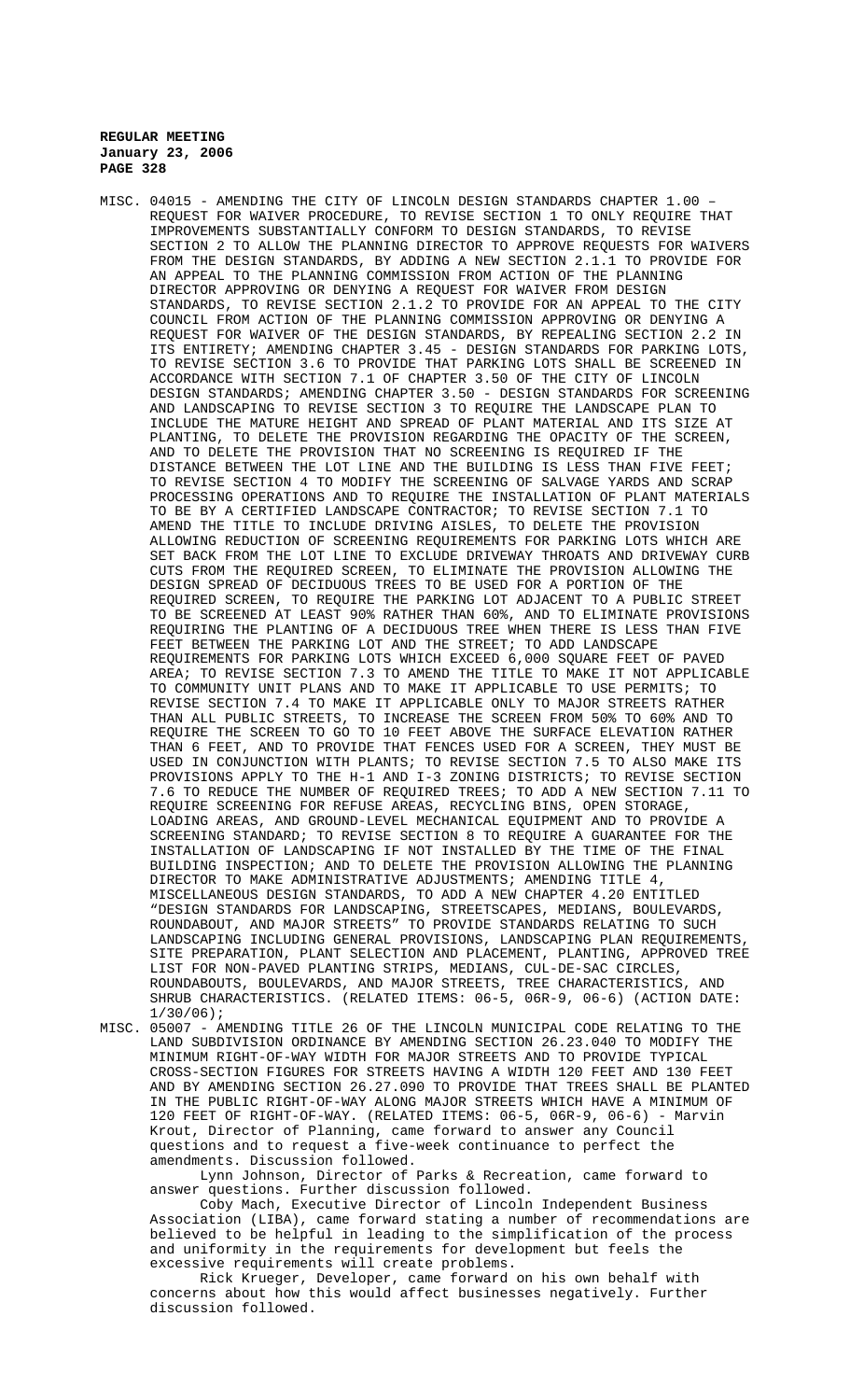Bruce Boyer, Lincoln Chamber of Commerce, came forward to comment and stated that "for the record Marvin Krout did come over and make a presentation to our committee four or five months ago." Further discussion followed.

Bob Norris, Nebraska Neon Sign Co., came forward with concerns and stated that we should landscape to enhance the business community, not screen it from the rest of the community.

Mr. Krout came forward to answer Council questions.

This matter was taken under advisement.

# TOOK BREAK 3:10 P.M. **RECONVENED 3:25 P.M.** RECONVENED 3:25 P.M.

ACCEPTING THE REPORT OF NEW AND PENDING CLAIMS AGAINST THE CITY AND APPROVING DISPOSITION OF CLAIMS SET FORTH FOR THE PERIOD OF DECEMBER 1 - 31, 2005 - Margaret Wehr, 1724 S. 42nd St. came forward requesting her denied claim for water damage be overruled. Discussion followed.

Steve Owen, Public Works & Utilities, came forward to answer questions. Further discussion followed.

Dana Roper, City Attorney, came forward to answer questions. Further discussion followed.

Laurie Colburn, 1800 S.  $42^{\text{nd}}$  St. came forward requesting her denied claim for water damage be overruled. Further discussion followed.

Mr. Roper, came forward to answer questions. Further discussion followed.

Mr. Owen, came forward to answer questions. Further discussion followed.

Ms. Wehr came forward in rebuttal. Further discussion followed. Ms. Colburn came forward in rebuttal. Further discussion followed. Jon Camp, Council Member, asked Ms. Wehr and Ms. Colburn if it

would be acceptable to each of them if he made a motion to have the City reimburse ½ of their claim amounts and be done with the issue. They both responded affirmatively.

Tim Bousek, 3500 B St., came forward requesting his denied claim for door replacement at his rental property due to police entry be overruled. Further discussion followed.

This matter was taken under advisement.

APPROVING THE TRANSFER OF RAILROAD TRANSPORTATION SAFETY DISTRICT FUNDING IN ITS 2005-06 BUDGET YEAR, FOR THE IMPLEMENTATION PROCESS FOR THE ANTELOPE VALLEY PROJECT - PHASE 1, THE "AMENDED DRAFT SINGLE PACKAGE" - Jon Camp, Council Member, stated that this is the transfer of 1.2 million dollars. This matter was taken under advisement.

APPROVING THE TRANSFER OF RAILROAD TRANSPORTATION SAFETY DISTRICT FUNDING IN ITS 2005-06 BUDGET YEAR, FOR THE HARRIS OVERPASS ON O STREET - Jon Camp, Council Member, stated that this is the transfer of \$930,000 for the Harris Overpass. Discussion followed.

This matter was taken under advisement.

ACCEPTING THE DONATION OF A SCULPTURE, "LISTEN" FROM THE LINCOLN HAYMARKET DEVELOPMENT CORPORATION, FOR PLACEMENT ON PUBLIC PROPERTY AT THE ENTRANCE TO THE HAYMARKET PEDESTRIAN BRIDGE ON 8TH STREET - Jeff Cole, Community Development Program Specialist in the Urban Development Department, came forward to request approval and answer Council questions. Discussion followed.

Lynn Johnson, Director of Parks & Recreation, came forward to answer questions and to state for the record that Parks and Recreation Advisory Board looked at this piece of public art based on three criteria: 1. Durability - we have an agreement with the Lincoln Haymarket Development Corporation to take care of this during a 10-year period; 2. Public safety - it is not a concern because of its placement; and 3. Consistency with community values - they didn't see anything of concern relative to violation of community values. Further discussion followed.

This matter was taken under advisement.

APPROVING A LINCOLN ELECTRIC SYSTEM 4.5 PERCENT INCREASE IN ELECTRIC RATES AND IMPLEMENTATION OF A POWER COST ADJUSTMENT, BOTH TO BE EFFECTIVE WITH BILLING STATEMENTS RENDERED ON AND AFTER FEBRUARY 1, 2006 - Terry Bundy, Administrator and CEO of LES, came forward to request for approval and to answer Council questions. Discussion followed.

Todd Hall, Vice President of Consumer Services of LES, came forward to answer questions. Further discussion followed.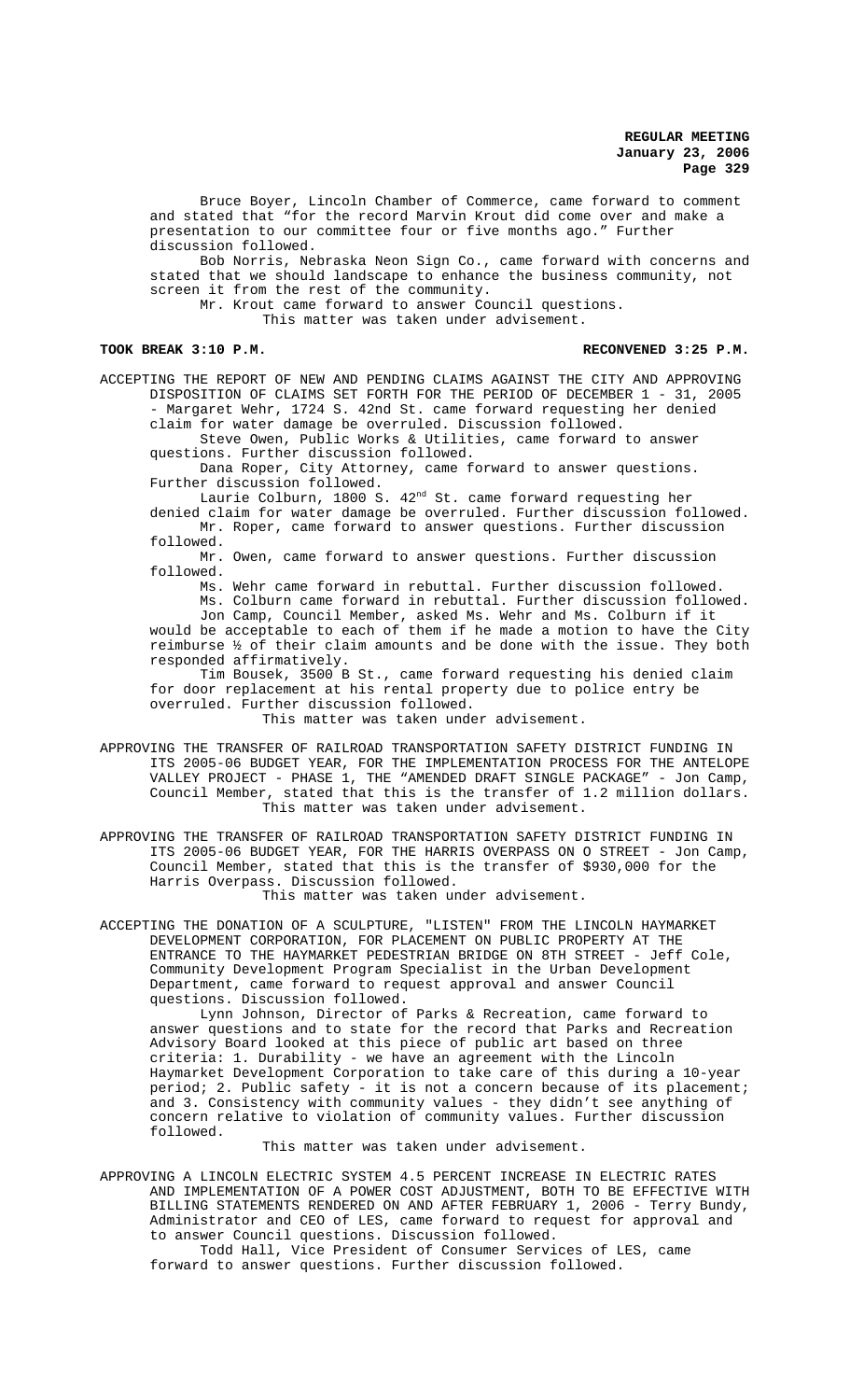Mark Fahleson, 1201 Lincoln Mall, attorney representing the Lincoln Employers Coalition(LEC), came forward in opposition to the Power Cost Adjustment(PCA) first as it would have an immediate negative affect on jobs in Lincoln and secondly, since the LES board is unelected and unrepresentative, the PCA would end the requirement to come before the Council for public hearing when desired rates are to be changed.

Bob Caldwell, 6100 Luann Lane, Chairman of LEC and general counsel to Linweld, Inc., came forward speaking in opposition to the PCA as the mechanism to handle cost increases. He stated LES must look internally at cost issues. Other jurisdictions that have PCAs have elected boards. Further discussion followed.

Matt Carlson, Lincoln Chamber of Commerce, came forward to state the Chamber's opposition to the current PCA proposal is due to the fact that it would allow future rate change increases without appropriate oversight by the Council and the Mayor, making Lincoln less competitive with other cities in the state when seeking to attract and retain major employers. Further discussion followed.

Coby Mach, LIBA, came forward expressing concern regarding the trend of recent rate increases mirrored in the PCA to place the level of each rate increase or adjustment on to business owners compared with the public.

Mr. Bundy came forward in rebuttal stating that the PCA only applies to power costs that come in above expected budget. Any contingency, major transformer failure, operating or capital cost must be presented in a fixed rate change. A clear formula and process would have to be used to raise the PCA. If gas costs go down, the PCA goes down. He stated it is very tough in volatile times like this to make a projection at the first of the year with a high degree of assurance that money will be generated to meet financial ratios. He said LES is willing to look at other options to offset the PCA with possible fees and charges. Further discussion followed.

Ken Svoboda, Council Chairman, questioned if the Council were to eliminate the discussion of a PCA and move forward with the 4.5 percent, how quickly would LES come back to fill the gap including a package of additional fees.

Mr. Bundy said the package of additional fees could be included but his concern was that the action of passing a partial solution for the needs of 2006 would down-grade their rating with Standard & Poor's. This matter was taken under advisement.

**\*\* END OF PUBLIC HEARING \*\***

# **COUNCIL ACTION**

# **LIQUOR RESOLUTIONS - NONE**

## ORDINANCES - 2<sup>ND</sup> READING

AMENDING ORDINANCE NO. 18493, PASSED BY THE CITY COUNCIL ON JANUARY 31, 2005, TO CORRECT THE LEGAL DESCRIPTION FOR THE VACATION OF NORTH 44TH STREET TO MOVE THE BEGINNING POINT FOR THE VACATION OF WALKER AVENUE 50 FEET EAST OF THE EAST LINE OF N. 43RD STREET IN ORDER TO RETAIN ACCESS TO WALKER AVENUE FOR LOTS 6 AND 7, BLOCK 43, PITCHER & BALDWINS 2ND ADDITION TO UNIVERSITY PLACE - CLERK read an ordinance, introduced by Annette McRoy, amending Ordinance 18493 passed by the City Council of the City of Lincoln, Nebraska on January 31, 2005, as amended by Ordinance No. 18538 passed by the City Council of the City of Lincoln on May 16, 2005, vacating a portion G.M. Barnes Subdivision, Pitcher and Baldwin's Second Addition to University Place, and University Place Addition located within the UNL East Campus and vacating portions of Leighton Avenue, North 40<sup>th</sup> Street, North 41<sup>st</sup> Street, North 42<sup>nd</sup> Street, North  $43^{\text{rd}}$  Street, North  $44^{\text{th}}$  Street and Walker Avenue, generally located between North 33 $^{\rm rd}$  Street and North  $45^{\rm th}$  Street and between Leighton Avenue and Huntington Avenue, Lincoln, Lancaster County, Nebraska, and retaining title thereto in the City of Lincoln, Nebraska, the second time.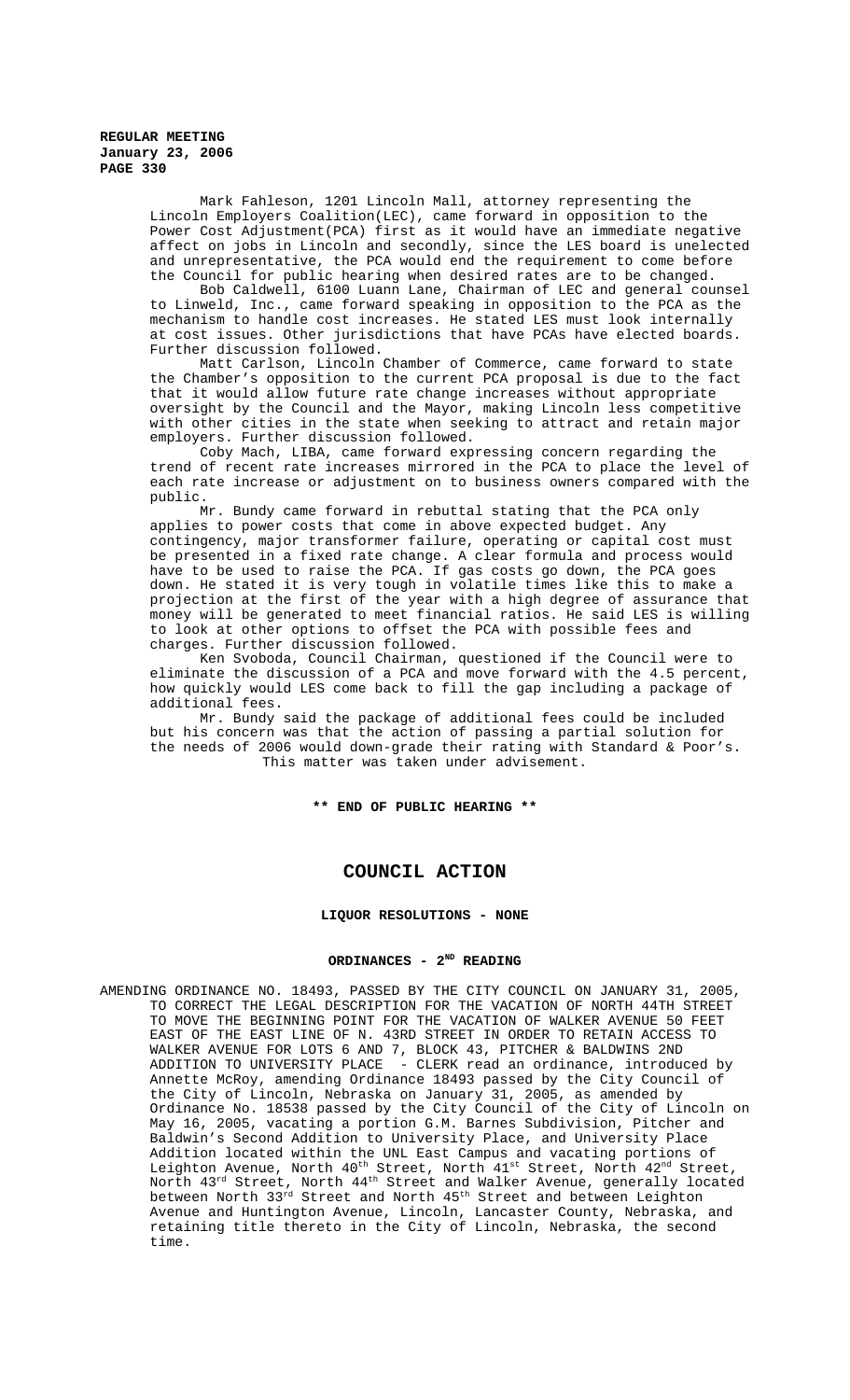- CHANGE OF ZONE 05042 APPLICATION OF RIDGE DEVELOPMENT COMPANY FOR A CHANGE OF ZONE FROM O-3 OFFICE PARK DISTRICT TO B-2 PLANNED NEIGHBORHOOD BUSINESS DISTRICT ON PROPERTY GENERALLY LOCATED AT S. 14TH STREET AND PINE LAKE ROAD. (RELATED ITEMS: 06-3, 06R-8) - CLERK read an ordinance, introduced by Annette McRoy, amending the Lincoln Zoning District Maps attached to and made a part of Title 27 of the Lincoln Municipal Code, as provided by Section 27.05.020 of the Lincoln Municipal Code, by changing the boundaries of the districts established and shown thereon, the second time.
- USE PERMIT 89C APPLICATION OF RIDGE DEVELOPMENT COMPANY TO DEVELOP 183,980 SQ. FT. OF RETAIL, RESTAURANT, BANK AND OFFICE USES, WITH ADJUSTMENTS TO THE REQUIRED YARD SETBACKS AND TO ALLOW LOTS WITHOUT FRONTAGE TO A PUBLIC STREET OR PRIVATE ROADWAY, ON PROPERTY GENERALLY LOCATED AT SOUTH 14TH STREET AND PINE LAKE ROAD. (RELATED ITEMS: 06-3, 06R-8) (ACTION DATE: 1/30/06).
- STREET NAME CHANGE 05009 RENAMING WILDRYE DRIVE AS WILDRYE ROAD IN FALLBROOK 12TH ADDITION - CLERK read an ordinance, introduced by Annette McRoy, changing the name of Wildrye Drive to Wildrye Road located in Fallbrook  $12<sup>th</sup>$  Addition as recommended by the Street Name Committee, the second time.
- CHANGE OF ZONE 04066 AMENDING TITLE 27 OF THE LINCOLN MUNICIPAL CODE RELATING TO ZONING BY AMENDING SECTIONS 27.26.080, 27.31.090, 27.37.060, 27.39.070, 27.41.080, 27.43.080, 27.45.070, 27.47.070, 27.49.080, AND 27.51.090 TO REDUCE THE REQUIRED FRONT YARD IN THE B-2, B-5, H-1, H-2, H-3, H-4, I-2, AND I-3 ZONING DISTRICTS TO 20 FEET, AND TO PROVIDE IN THE O-2, B-2, B-5, H-4, I-1, I-2, AND I-3 DISTRICTS THAT ANY DRIVEWAYS WHICH INTERSECT THE FRONT YARD SHALL BE PERPENDICULAR TO THE STREET; BY AMENDING SECTION 27.67.030 TO ELIMINATE PARKING IN THE FRONT YARD IN THE I-2 ZONING DISTRICT; AND BY AMENDING SECTIONS 27.29.080, 27.33.080, 27.39.070, 27.41.080, AND 27.43.080 TO REQUIRE A SIX-FOOT LANDSCAPE STRIP ON EACH SIDE OF A LOT ABUTTING A PUBLIC STREET OR PRIVATE ROADWAY IN THE B-1, B-3, H-1, H-2, AND H-3 ZONING DISTRICTS; BY AMENDING SECTION 27.71.030 TO ELIMINATE DRIVEWAYS IN THE FRONT AND SIDE YARDS WHEN USED TO PROVIDE ACCESS TO GASOLINE PUMP ISLANDS, TO ELIMINATE DRIVEWAYS IN FRONT AND SIDE YARDS IN THE B-1, H-1, H-2, OR H-3 ZONING DISTRICTS, AND TO ELIMINATE VEHICLE STACKING FOR DRIVE-IN FACILITIES WITHIN THE REQUIRED SIDE YARD; BY REPEALING SECTION 27.71.035 TO ELIMINATE GASOLINE PUMPS IN THE FRONT YARD; BY ADDING NEW SECTIONS NUMBERED 27.26.065, 27.27.055, 27.28.065, 27.29.065, 27.31.075, 27.33.065, 27.37.045, 27.39.055, 27.41.065, 27.43.065, 27.45.055, 27.47.055, 27.49.065, AND 27.51.075 TO ADD PEDESTRIAN CIRCULATION REGULATIONS IN THE O-2, O-3, R-T, B-1, B-2, B-3, B-5, H-1, H-2, H-3, H-4, I-1, I-2, AND I-3 ZONING DISTRICTS, RESPECTIVELY; BY AMENDING SECTIONS 27.63.080 AND 27.63.200 TO REQUIRE HEALTH CARE FACILITIES AND CLUBS TO CONSTRUCT ON-SITE PEDESTRIAN CIRCULATION SIDEWALK SYSTEMS; AMENDING SECTION 27.81.010 TO CLARIFY THAT NO BUILDING SHALL BE ERECTED, ENLARGED OR RECONSTRUCTED NOR SHALL ANY STRUCTURE OR LAND BE USED EXCEPT IN CONFORMANCE WITH THE DESIGN STANDARDS FOR ZONING REGULATIONS AND TO GOVERN PEDESTRIAN CIRCULATION. (RELATED ITEMS: 06-5, 06R-9, 06-6) - PRIOR to reading:

COOK Moved to continue 2nd Reading with Public Hearing on Bill No. 06-5 to 2/27/06.

Seconded by McRoy & carried by the following vote: AYES: Camp, Cook, Eschliman, Marvin, McRoy, Newman, Svoboda; NAYS: None.

CLERK Read an ordinance, introduced by Annette McRoy, amending Title 27 of the Lincoln Municipal Code relating to zoning by amending Sections 27.26.080, 27.31.090, 27.37.060, 27.39.070, 27.41.080, 27.43.080, 27.45.070, 27.47.070, 27.49.080, and 27.51.090 to reduce the required front yard in the B-2, B-5, H-1, H-2, H-3, H-4, I-2, and I-3 zoning districts to 20 feet, and to provide in the O-2, B-2, B-5, H-4, I-1, I-2, and I-3 districts that any driveways which intersect the front yard shall be perpendicular to the street; by amending section 27.67.030 to eliminate parking in the front yard in the I-2 zoning district; and by amending sections 27.29.080, 27.33.080, 27.39.070, 27.41.080, and 27.43.080 to require a six-foot landscape strip on each side of a lot abutting a public street or private roadway in the B-1, B-3, H-1, H-2, and H-3 zoning districts; by amending Section 27.71.030 to eliminate driveways in the front and side yards when used to provide access to gasoline pump islands, to eliminate driveways in front and side yards in the B-1, H-1, H-2, or H-3 zoning districts, and to eliminate vehicle stacking for drive-in facilities within the required side yard; by repealing Section 27.71.035 to eliminate gasoline pumps in the front yard; by adding new Sections numbered 27.26.065, 27.27.055, 27.28.065, 27.29.065, 27.31.075, 27.33.065, 27.37.045, 27.39.055, 27.41.065, 27.43.065, 27.45.055, 27.47.055, 27.49.065, and 27.51.075 to add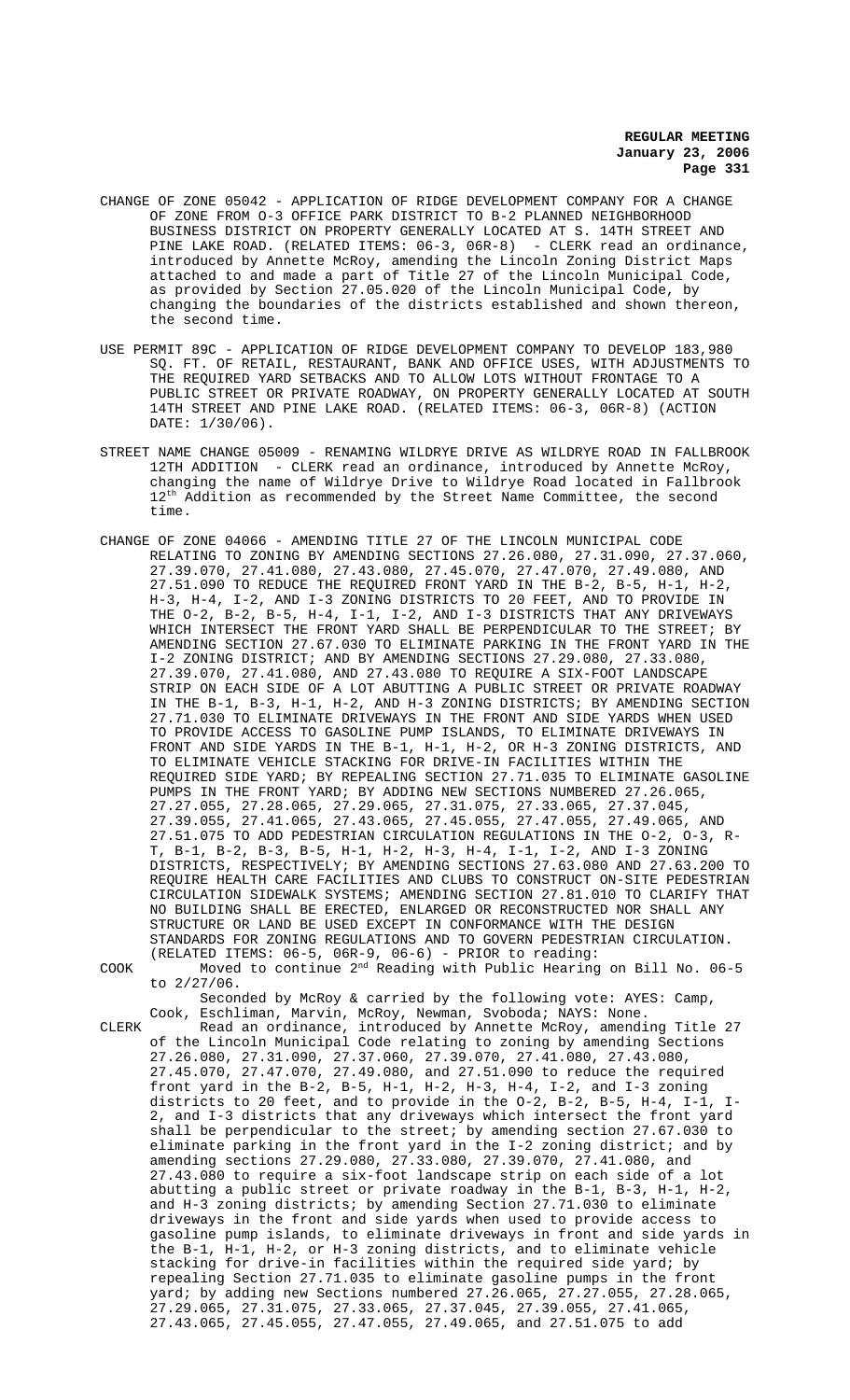pedestrian circulation regulations in the O-2, O-3, R-T, B-1, B-2, B-3, B-5, H-1, H-2, H-3, H-4, I-1, I-2, and I-3 zoning districts, respectively; by amending Sections 27.63.080 and 27.63.200 to require health care facilities and clubs to construct on-site pedestrian circulation sidewalk systems; amending Section 27.81.010 to clarify that no building shall be erected, enlarged or reconstructed nor shall any structure or land be used except in conformance with the design standards for zoning regulations and to govern pedestrian circulation, the second time.

MISC. 04015 - AMENDING THE CITY OF LINCOLN DESIGN STANDARDS CHAPTER 1.00 – REQUEST FOR WAIVER PROCEDURE, TO REVISE SECTION 1 TO ONLY REQUIRE THAT IMPROVEMENTS SUBSTANTIALLY CONFORM TO DESIGN STANDARDS, TO REVISE SECTION 2 TO ALLOW THE PLANNING DIRECTOR TO APPROVE REQUESTS FOR WAIVERS FROM THE DESIGN STANDARDS, BY ADDING A NEW SECTION 2.1.1 TO PROVIDE FOR AN APPEAL TO THE PLANNING COMMISSION FROM ACTION OF THE PLANNING DIRECTOR APPROVING OR DENYING A REQUEST FOR WAIVER FROM DESIGN STANDARDS, TO REVISE SECTION 2.1.2 TO PROVIDE FOR AN APPEAL TO THE CITY COUNCIL FROM ACTION OF THE PLANNING COMMISSION APPROVING OR DENYING A REQUEST FOR WAIVER OF THE DESIGN STANDARDS, BY REPEALING SECTION 2.2 IN ITS ENTIRETY; AMENDING CHAPTER 3.45 - DESIGN STANDARDS FOR PARKING LOTS, TO REVISE SECTION 3.6 TO PROVIDE THAT PARKING LOTS SHALL BE SCREENED IN ACCORDANCE WITH SECTION 7.1 OF CHAPTER 3.50 OF THE CITY OF LINCOLN DESIGN STANDARDS; AMENDING CHAPTER 3.50 - DESIGN STANDARDS FOR SCREENING AND LANDSCAPING TO REVISE SECTION 3 TO REQUIRE THE LANDSCAPE PLAN TO INCLUDE THE MATURE HEIGHT AND SPREAD OF PLANT MATERIAL AND ITS SIZE AT PLANTING, TO DELETE THE PROVISION REGARDING THE OPACITY OF THE SCREEN, AND TO DELETE THE PROVISION THAT NO SCREENING IS REQUIRED IF THE DISTANCE BETWEEN THE LOT LINE AND THE BUILDING IS LESS THAN FIVE FEET; TO REVISE SECTION 4 TO MODIFY THE SCREENING OF SALVAGE YARDS AND SCRAP PROCESSING OPERATIONS AND TO REQUIRE THE INSTALLATION OF PLANT MATERIALS TO BE BY A CERTIFIED LANDSCAPE CONTRACTOR; TO REVISE SECTION 7.1 TO AMEND THE TITLE TO INCLUDE DRIVING AISLES, TO DELETE THE PROVISION ALLOWING REDUCTION OF SCREENING REQUIREMENTS FOR PARKING LOTS WHICH ARE SET BACK FROM THE LOT LINE TO EXCLUDE DRIVEWAY THROATS AND DRIVEWAY CURB CUTS FROM THE REQUIRED SCREEN, TO ELIMINATE THE PROVISION ALLOWING THE DESIGN SPREAD OF DECIDUOUS TREES TO BE USED FOR A PORTION OF THE REQUIRED SCREEN, TO REQUIRE THE PARKING LOT ADJACENT TO A PUBLIC STREET TO BE SCREENED AT LEAST 90% RATHER THAN 60%, AND TO ELIMINATE PROVISIONS REQUIRING THE PLANTING OF A DECIDUOUS TREE WHEN THERE IS LESS THAN FIVE FEET BETWEEN THE PARKING LOT AND THE STREET; TO ADD LANDSCAPE REQUIREMENTS FOR PARKING LOTS WHICH EXCEED 6,000 SQUARE FEET OF PAVED AREA; TO REVISE SECTION 7.3 TO AMEND THE TITLE TO MAKE IT NOT APPLICABLE TO COMMUNITY UNIT PLANS AND TO MAKE IT APPLICABLE TO USE PERMITS; TO REVISE SECTION 7.4 TO MAKE IT APPLICABLE ONLY TO MAJOR STREETS RATHER THAN ALL PUBLIC STREETS, TO INCREASE THE SCREEN FROM 50% TO 60% AND TO REQUIRE THE SCREEN TO GO TO 10 FEET ABOVE THE SURFACE ELEVATION RATHER THAN 6 FEET, AND TO PROVIDE THAT FENCES USED FOR A SCREEN, THEY MUST BE USED IN CONJUNCTION WITH PLANTS; TO REVISE SECTION 7.5 TO ALSO MAKE ITS PROVISIONS APPLY TO THE H-1 AND I-3 ZONING DISTRICTS; TO REVISE SECTION 7.6 TO REDUCE THE NUMBER OF REQUIRED TREES; TO ADD A NEW SECTION 7.11 TO REQUIRE SCREENING FOR REFUSE AREAS, RECYCLING BINS, OPEN STORAGE, LOADING AREAS, AND GROUND-LEVEL MECHANICAL EQUIPMENT AND TO PROVIDE A SCREENING STANDARD; TO REVISE SECTION 8 TO REQUIRE A GUARANTEE FOR THE INSTALLATION OF LANDSCAPING IF NOT INSTALLED BY THE TIME OF THE FINAL BUILDING INSPECTION; AND TO DELETE THE PROVISION ALLOWING THE PLANNING DIRECTOR TO MAKE ADMINISTRATIVE ADJUSTMENTS; AMENDING TITLE 4, MISCELLANEOUS DESIGN STANDARDS, TO ADD A NEW CHAPTER 4.20 ENTITLED "DESIGN STANDARDS FOR LANDSCAPING, STREETSCAPES, MEDIANS, BOULEVARDS, ROUNDABOUT, AND MAJOR STREETS" TO PROVIDE STANDARDS RELATING TO SUCH LANDSCAPING INCLUDING GENERAL PROVISIONS, LANDSCAPING PLAN REQUIREMENTS, SITE PREPARATION, PLANT SELECTION AND PLACEMENT, PLANTING, APPROVED TREE LIST FOR NON-PAVED PLANTING STRIPS, MEDIANS, CUL-DE-SAC CIRCLES, ROUNDABOUTS, BOULEVARDS, AND MAJOR STREETS, TREE CHARACTERISTICS, AND SHRUB CHARACTERISTICS. (RELATED ITEMS: 06-5, 06R-9, 06-6) (ACTION DATE: 1/30/06) - PRIOR to reading:

COOK Moved to continue 2nd Reading with Public Hearing on Bill No. 06R-9 to 2/27/06.

Seconded by McRoy & carried by the following vote: AYES: Camp, Cook, Eschliman, Marvin, McRoy, Newman, Svoboda; NAYS: None.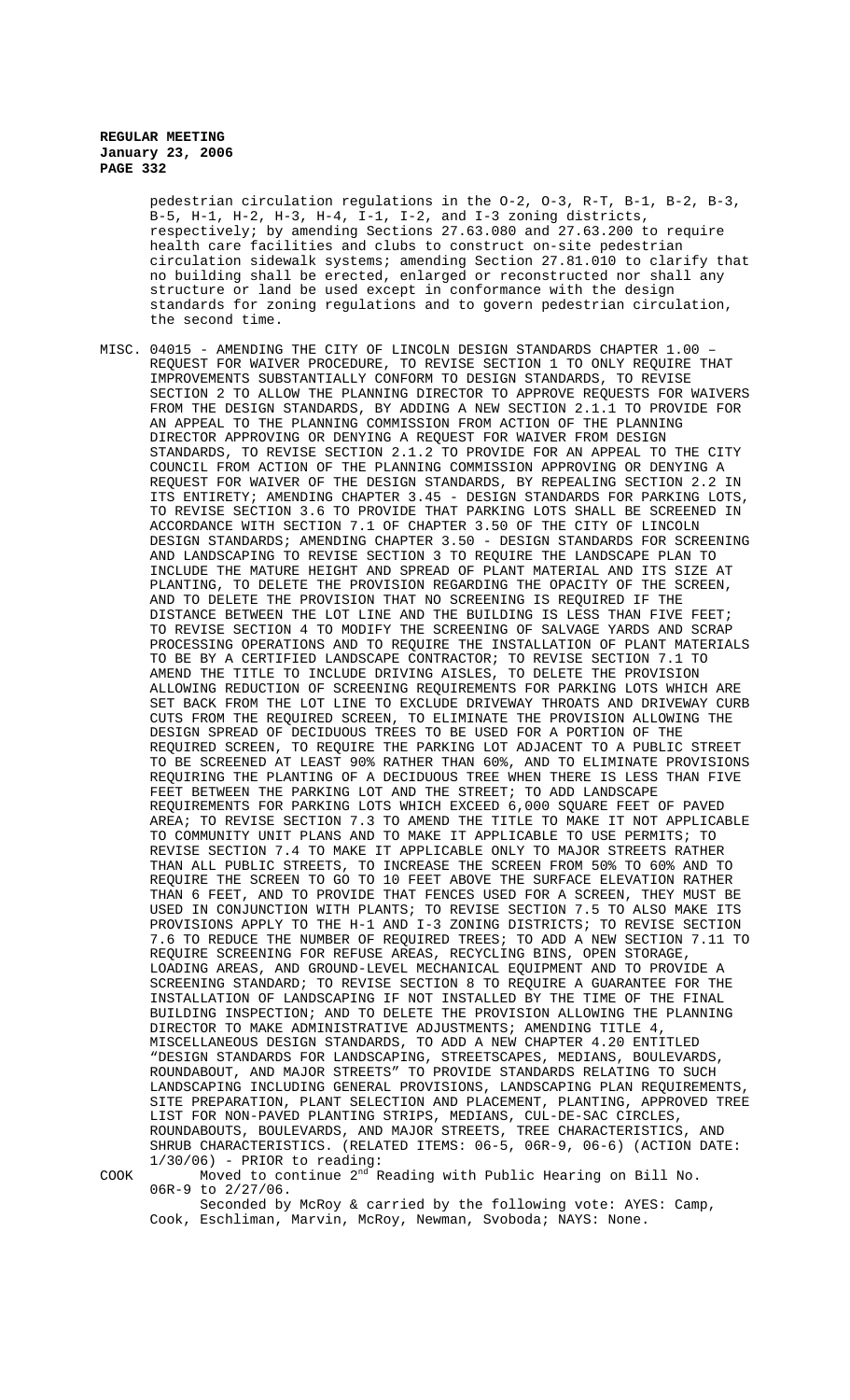- MISC. 05007 AMENDING TITLE 26 OF THE LINCOLN MUNICIPAL CODE RELATING TO THE LAND SUBDIVISION ORDINANCE BY AMENDING SECTION 26.23.040 TO MODIFY THE MINIMUM RIGHT-OF-WAY WIDTH FOR MAJOR STREETS AND TO PROVIDE TYPICAL CROSS-SECTION FIGURES FOR STREETS HAVING A WIDTH 120 FEET AND 130 FEET AND BY AMENDING SECTION 26.27.090 TO PROVIDE THAT TREES SHALL BE PLANTED IN THE PUBLIC RIGHT-OF-WAY ALONG MAJOR STREETS WHICH HAVE A MINIMUM OF 120 FEET OF RIGHT-OF-WAY. (RELATED ITEMS: 06-5, 06R-9, 06-6) - PRIOR to reading:
- COOK Moved to continue 2nd Reading with Public Hearing on Bill No. 06-6 to 2/27/06.

Seconded by McRoy & carried by the following vote: AYES: Camp, Cook, Eschliman, Marvin, McRoy, Newman, Svoboda; NAYS: None.

CLERK Read an ordinance, introduced by Annette McRoy, amending Title 26 of the Lincoln Municipal Code relating to the Land Subdivision Ordinance by amending Section 26.23.040 to modify the minimum right-or-way width for major streets and to provide typical cross-section figures for streets having a width 120 feet and 130 feet; by amending Section 26.27.090 to provide that trees shall be planted in the public right-ofway along major streets which have a minimum of 120 feet of right-ofway; and repealing Sections 26.23.040 and 26.27.090 as hitherto existing, the second time.

#### **RESOLUTIONS**

ACCEPTING THE REPORT OF NEW AND PENDING CLAIMS AGAINST THE CITY AND APPROVING DISPOSITION OF CLAIMS SET FORTH FOR THE PERIOD OF DECEMBER 1 - 31, 2005 - PRIOR to reading:

CAMP Moved to amend Bill No. 06R-6 by moving the claims of Margaret Wehr and Laurie Colburn from the Denied column to the Approved for  $\frac{1}{2}$  of their claim amount.

Seconded by McRoy & **LOST** by the following vote: AYES: Camp; NAYS: Cook, Eschliman, Marvin, McRoy, Newman, Svoboda.

MCROY Moved to delay action on the claims of Margaret Wehr and Laurie Colburn for one week to 1/30/06.

Seconded by Marvin & carried by the following vote: AYES: Camp, Cook, Eschliman, Marvin, McRoy, Newman, Svoboda; NAYS: None.

CLERK Read the following resolution, introduced by Annette McRoy, who moved its adoption:

A-83709 BE IT RESOLVED by the City Council of the City of Lincoln, Nebraska:

That the claims listed in the attached report, marked as Exhibit "A", dated January 3, 2006, of various new and pending tort claims filed against the City of Lincoln with the Office of the City Attorney or the Office of the City Clerk, as well as claims which have been disposed of, are hereby received as required by Neb. Rev. Stat. § 13-905 (Reissue 1997). The dispositions of claims by the Office of the City Attorney, as shown by the attached report, are hereby approved:

#### DENIED CONSERVED OR SETTLED

| Margaret Wehr                         | $\frac{6}{5}$ 2,680.08 | Kelly Spellman & Amy Warner Spellman \$4,500.00 |          |
|---------------------------------------|------------------------|-------------------------------------------------|----------|
| Irene Hraban                          | 250,000.00             | St. Paul Travelers (File No. SWN0678) 5,000.00  |          |
| Pat Krause & Chad Krause              | 425.86                 | Dominick Elsener & Rosemary Elsener 90.95       |          |
| <del>Laurie Colburn</del>             | <del>3,925,56</del>    | Jack Duffek                                     | 100.00   |
| Melissa Kolm & Kurt Kolm              | 63.00                  | Elizabeth Ekeler                                | 3,610.73 |
| Case, Case & Case                     | 220.96                 | Brian Paul & Renee Paul                         | 6,233.29 |
| Tim Bousek                            | 89.77                  | Blue Cross Blue Shield (YEP1164853TW)           | 895.34   |
| Shelter Insurance                     |                        | Joe Beebe & Marilyn Beebe                       | 35.00    |
| (Claim No. 26-1-3528637-2 SEE) 661.18 |                        | Charles Genuchi & Diane Genuchi                 | 1,620.00 |
| David Hernandez                       | 300,000.00             | Bette Werts                                     | 375.47   |
| Benson & Bell Management Group        | 225.00                 | Laura Beihl & Dale Biehl, as Guardian           |          |
| Edit Mendez                           | NAS*                   | and Representative of Austin Biehl              | 134.00   |
| Diane Voichoski                       | NAS*                   | Philip Grabouski                                | 110.00   |
| Dale Ruhl                             | 68.50                  | Rinehart Kruse                                  | 1,583.52 |
| Allstate Insurance                    |                        | Judith Cherry                                   | 5,342.86 |
| (Claim No. 2234310601 LMR)            | 577.02                 | Thomas Schleich                                 | 4,314.28 |
| Colin Egger                           | 500.00                 |                                                 |          |
| Mallard Investments, LLC              | 92.00                  |                                                 |          |

\*No Amount Specified.

The City Attorney is hereby directed to mail to the various claimants listed herein a copy of this resolution which shows the final disposition of their claim.

Introduced by Annette McRoy Seconded by Newman & carried by the following vote: AYES: Camp, Cook, Eschliman, Marvin, McRoy, Newman, Svoboda; NAYS: None.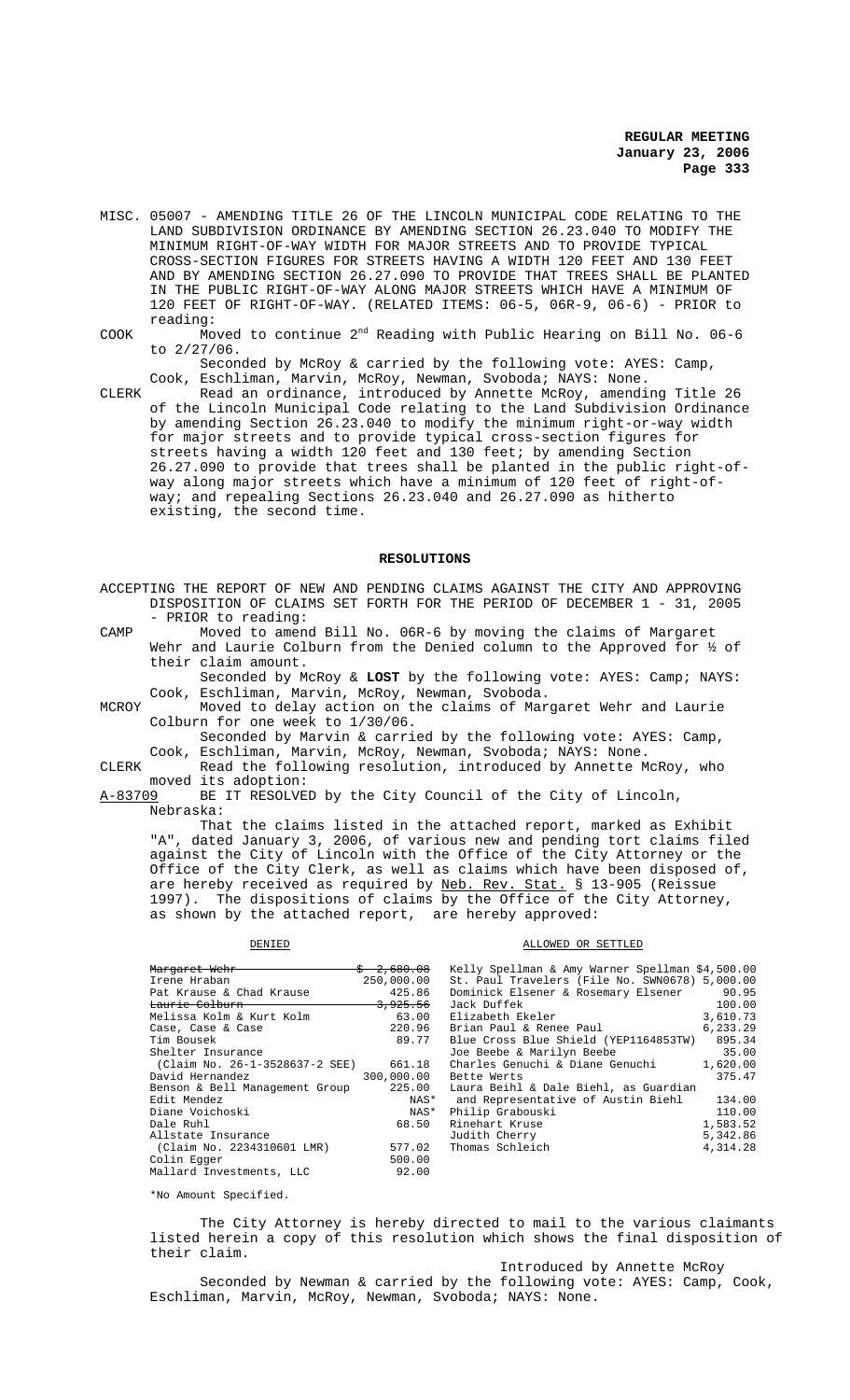APPROVING THE TRANSFER OF RAILROAD TRANSPORTATION SAFETY DISTRICT FUNDING IN ITS 2005-06 BUDGET YEAR, FOR THE IMPLEMENTATION PROCESS FOR THE ANTELOPE VALLEY PROJECT - PHASE 1, THE "AMENDED DRAFT SINGLE PACKAGE" - CLERK read the

following resolution, introduced by Annette McRoy, who moved its adoption: WHEREAS, the Interlocal Cooperation Act, Neb. Rev. Stat. § 13-801, et seq., permits local governmental units to cooperate with other such units to make the most efficient use of their powers on the basis of mutual advantage; and

WHEREAS, the City of Lincoln, Nebraska (City) and the Lincoln/Lancaster County Railroad Transportation Safety District (District) desire to cooperate together in the final design, right-of-way acquisition and construction activities for the Phase 1 portion of the Antelope Valley Project; and

WHEREAS, the District agrees to continue to participate in the project and has additional budgeted funds in the amount of \$1,200,000 in its 2005- 2006 budget for such participation.

NOW, THEREFORE, BE IT RESOLVED by the City Council of the City of Lincoln, Nebraska:

That the Agreement between the City and the District attached hereto as Exhibit "A" in connection with the final design, right-of-way acquisition and construction activities for the Phase 1 portion of the Antelope Valley Project in Lincoln, Lancaster County, Nebraska, is hereby approved and the Mayor is authorized to execute the same on behalf of the City.

Introduced by Annette McRoy Seconded by Newman & carried by the following vote: AYES: Camp, Cook, Eschliman, Marvin, McRoy, Newman, Svoboda; NAYS: None.

APPROVING THE TRANSFER OF RAILROAD TRANSPORTATION SAFETY DISTRICT FUNDING IN ITS 2005-06 BUDGET YEAR, FOR THE HARRIS OVERPASS ON O STREET - CLERK read the following resolution, introduced by Annette McRoy, who moved its adoption:

A-83711 WHEREAS, the Interlocal Cooperation Act, Neb. Rev. Stat. § 13-801, et seq., permits local governmental units to cooperate with other such units to make the most efficient use of their powers on the basis of mutual advantage; and

WHEREAS, the City of Lincoln, Nebraska (City) and the Lincoln/Lancaster County Railroad Transportation Safety District (District) desire to cooperate together in the design, right-of-way acquisition and construction activities for the Harris Overpass on O Street, 3rd to 9th Street Project; and

WHEREAS, the District has allotted \$930,000 in its 2005-2006 budget for participation in the project.

NOW, THEREFORE, BE IT RESOLVED by the City Council of the City of Lincoln, Nebraska:

That the Agreement between the City and the District attached hereto as Exhibit "A" in connection with the final design, right-of-way acquisition and construction activities for the Harris Overpass on O Street, 3rd to 9th Street Project in Lincoln, Lancaster County, Nebraska, is hereby approved and the Mayor is authorized to execute the same on behalf of the City. Introduced by Annette McRoy

Seconded by Newman & carried by the following vote: AYES: Camp, Cook, Eschliman, Marvin, McRoy, Newman, Svoboda; NAYS: None.

ACCEPTING THE DONATION OF A SCULPTURE, "LISTEN" FROM THE LINCOLN HAYMARKET DEVELOPMENT CORPORATION, FOR PLACEMENT ON PUBLIC PROPERTY AT THE ENTRANCE TO THE HAYMARKET PEDESTRIAN BRIDGE ON 8TH STREET - PRIOR to reading:

COOK Moved to accept the Substitute Resolution on Bill No. 06R-3.

Seconded by Newman & carried by the following vote: AYES: Camp, Cook, Eschliman, Marvin, Newman, Svoboda; NAYS: McRoy.

CLERK Read the following resolution, introduced by Jonathan Cook, who moved its adoption:<br>A-83712 WHEREAS

A-83712 MHEREAS, the artwork entitled "Listen" by Adam Tourek has been offered to the City by the Lincoln Haymarket Development Corporation for display on public property at the northern terminus of 8th Street at the entrance to the Haymarket Pedestrian Bridge that will be developed as a City park; and WHEREAS, the Conditional Art Acceptance Agreement between the City and the Lincoln Haymarket Development Corporation, attached here to as Attachment "A" for the display and maintenance of said art piece is acceptable to the City; and

WHEREAS, the City, through its Parks and Recreation Department, desires to conditionally accept the donation of the art work pursuant to the terms and conditions of Attachment A, and to install it at said park entrance.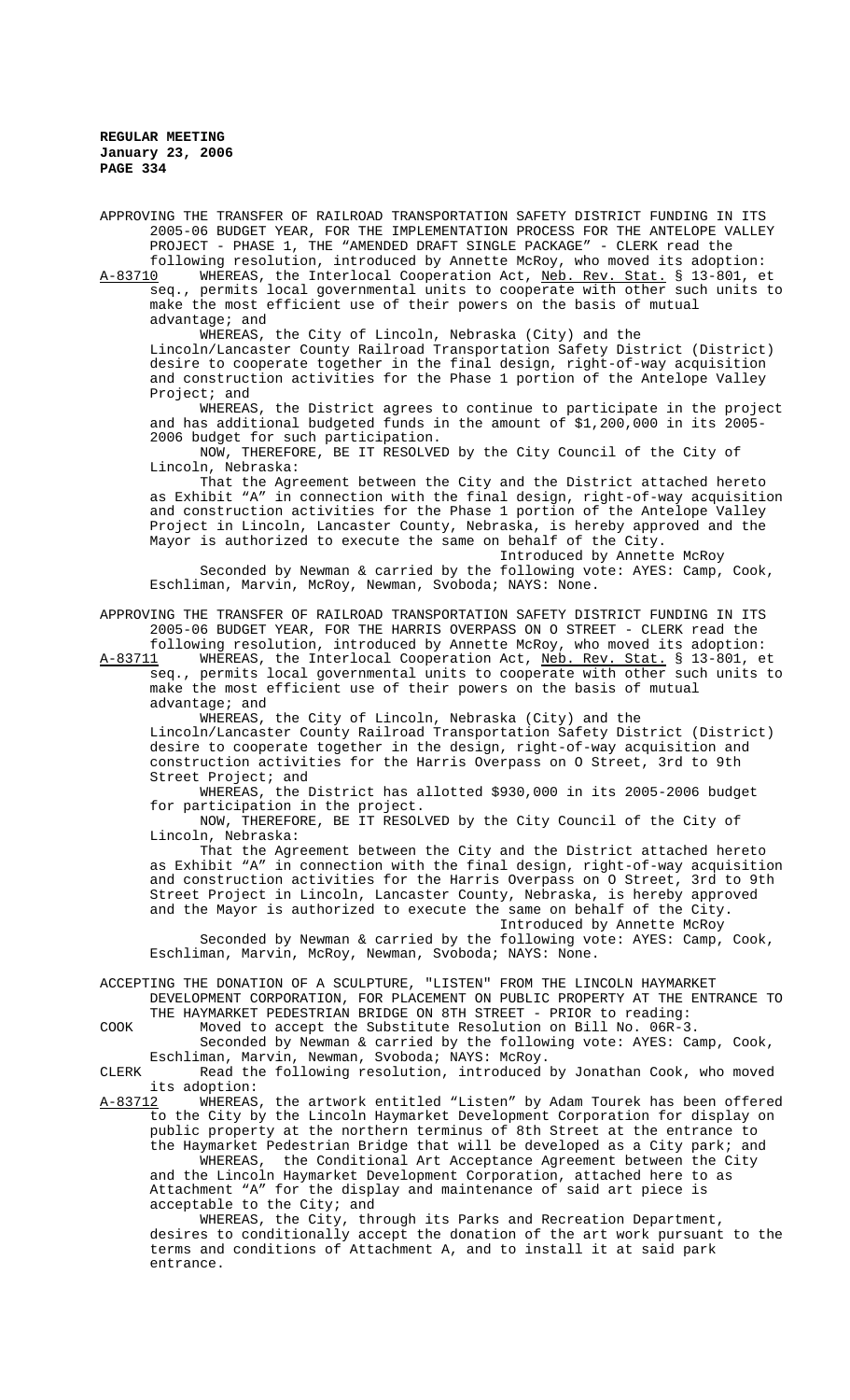NOW, THEREFORE, BE IT RESOLVED by the City Council of the City of Lincoln, Nebraska: That the donation of one piece of artwork entitled "Listen" for display on public property as set out above is hereby accepted and the Mayor is authorized to execute the Conditional Art Acceptance Agreement on behalf of the City. Introduced by Jonathan Cook Seconded by Newman & carried by the following vote: AYES: Camp, Cook, Eschliman, Marvin, Newman, Svoboda; NAYS: McRoy.

APPROVING A LINCOLN ELECTRIC SYSTEM 4.5 PERCENT INCREASE IN ELECTRIC RATES AND IMPLEMENTATION OF A POWER COST ADJUSTMENT, BOTH TO BE EFFECTIVE WITH BILLING STATEMENTS RENDERED ON AND AFTER FEBRUARY 1, 2006 - PRIOR to reading:

COOK Moved to accept the Substitute Resolution on Bill No. 06R-5. Seconded by Marvin & carried by the following vote: AYES: Camp, Cook, Eschliman, Marvin, McRoy, Newman, Svoboda; NAYS: None.

CAMP Moved to continue public hearing and action for two weeks to 2/6/06. Seconded by Marvin & **LOST** by the following vote: AYES: Camp; NAYS: Cook, Eschliman, Marvin, McRoy, Newman, Svoboda.

Moved amendment #1 on Bill No. 06R-5S as follows:

1. On page 1, strike lines 9 through 23, and on page 2, strike lines 1 through 17.

2. On page 2, strike lines 23 through 25.

3. On page 3, strike lines 4 through 6, and insert in lieu thereof the following language:

BE IT FURTHER RESOLVED that the City Council is desirous of studying the establishment of fees consistent with the industry practice for public power to increase the cash flow for LES. For example, it is customary for utilities to have an initial connection charge to open service and that this charge recovers the cost of processing the service order, adding the new customer to the billing system, and gathering the required meter readings further example would be a utility late payment charge to compensate LES for expenses associated with delinquent payments.

BE IT FINALLY RESOLVED, that LES shall review and submit charges consistent with the industry standards.

Seconded by Newman & carried by the following vote: AYES: Cook, Eschliman, Marvin, McRoy, Newman, Svoboda; NAYS: Camp.

COOK Moved to continue public hearing and action on Bill No. 06R-5S, as it was amended, for two weeks to 2/6/06.

Seconded by Newman & carried by the following vote: AYES: Camp, Cook, Eschliman, Marvin, McRoy, Newman, Svoboda; NAYS: None.

#### **PETITIONS & COMMUNICATIONS**

THE FOLLOWING HAVE BEEN REFERRED TO THE PLANNING DEPT.:

Change of Zone No. 05075 - App. of MDB, Inc. for a change from R-2 Residential District to O-2 suburban Office District, on property located at N. 42nd Street and Vine Street. Change of Zone No. 06001 - App. of Dubois, L.L.C. for a change from AG Agricultural District to R-3 Residential District, on property located at

84th Street and Highway 2. Change of Zone No. 06002 - App. of ESP, Inc., on behalf of John Zakavec, for a change from AG Agricultural District to H-3 Highway Commercial District,

on property located at NW 48th Street and Highway 34.

Special Permit No. 06001 - App. of Dubois, LLC for approximately 185 single family units, 84 townhouse lots, and 6 outlots, with waiver requests to allow sanitary sewer to run opposite of street grade, to allow double frontage lots, to allow block lengths to exceed 1,320', not provide a pedestrian easement, to allow townhouses and multi-family as an approved use in the R-3 Residential District zone, minimum lot width, and allow a permanent dead-end street to have a hammerhead turnaround, on property at South 84th Street and Highway 2.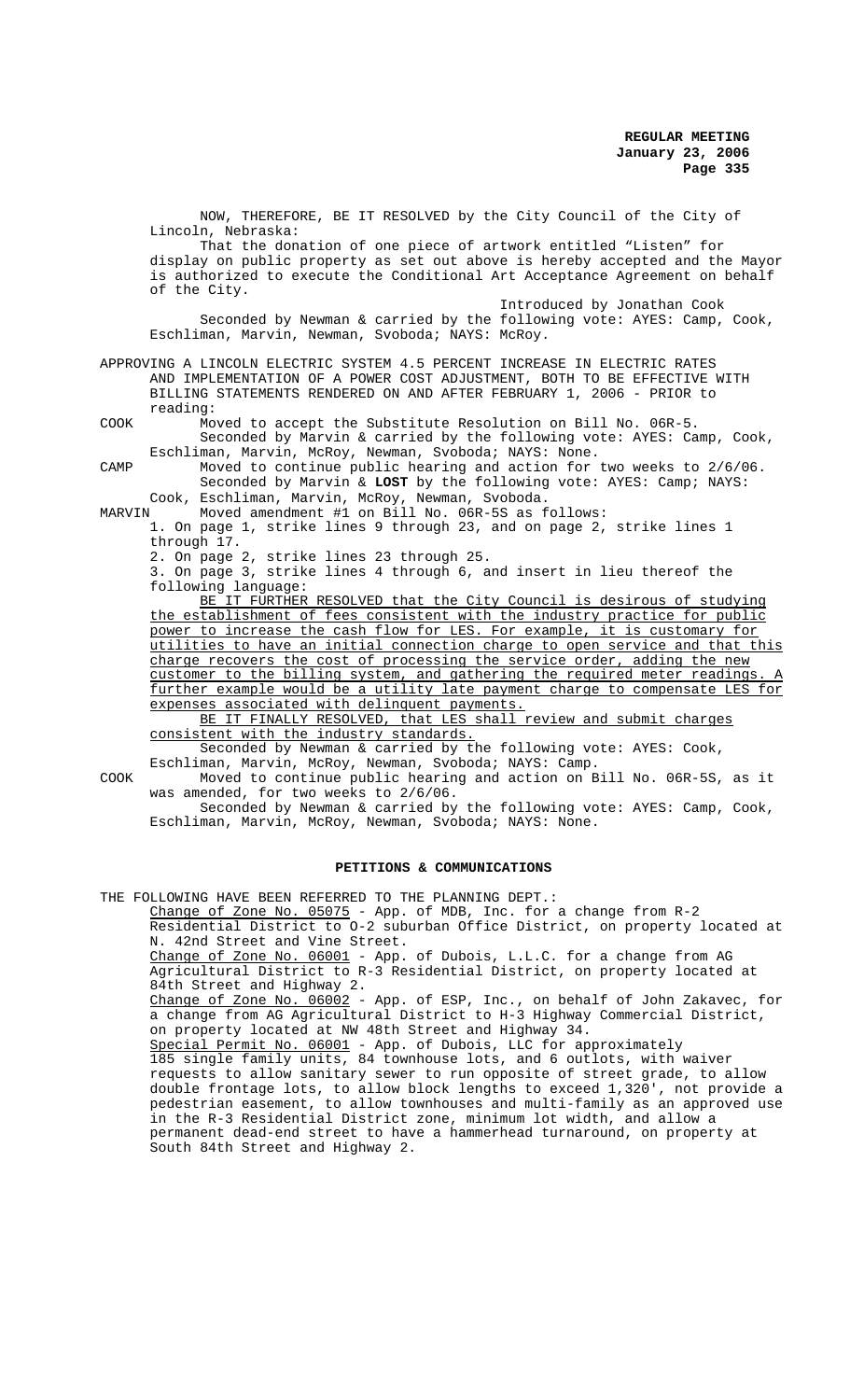SETTING THE HEARING DATE OF MONDAY, FEBRUARY 6, 2006 AT 1:30 P.M. FOR THE MANAGER APP. OF NOLAN CLASSEN OF M & R VENTURES, LLC, DBA BENNIGAN'S RESTAURANT AT 8701 ANDERMATT DRIVE - CLERK read the following resolution, introduced by Patte Newman, who moved its adoption:<br>A-83713 BE IT RESOLVED by the City Council, of the Ci

BE IT RESOLVED by the City Council, of the City of Lincoln, that a hearing date is hereby set for Monday, February 6, 2006, at 1:30 p.m. or as soon thereafter as possible in the City Council Chambers, County-City Building, 555 S. 10<sup>th</sup> St., Lincoln, NE, for the Manager Application of Nolan Classen for M & R Ventures, LLC dba Bennigan's Restaurant located at 8701 Andermatt Drive.

If the Police Dept. is unable to complete the investigation by said time, a new hearing date will be set.

Introduced by Patte Newman

Seconded by McRoy & carried by the following vote: AYES: Camp, Cook, Eschliman, Marvin, McRoy, Newman, Svoboda; NAYS: None.

- SETTING THE HEARING DATE OF MONDAY, FEBRUARY 6, 2006 AT 1:30 P.M. FOR THE APP. OF BIG SAL'S, INC. DBA BIG SAL'S FOR A CLASS C LIQUOR LICENSE AT 838 N. 27TH STREET - CLERK read the following resolution, introduced by Patte Newman, who moved its adoption:
- A-83714 BE IT RESOLVED by the City Council, of the City of Lincoln, that a hearing date is hereby set for Monday, February 6, 2006, at 1:30 p.m. or as soon thereafter as possible in the City Council Chambers, County-City Building, 555 S. 10<sup>th</sup> St., Lincoln, NE, for the Class "C" Liquor License Application of Big Sal's, Inc. dba Big Sal's located at 838 N.  $27^{\text{th}}$ . If the Police Dept. is unable to complete the investigation by said time, a new hearing date will be set.

Introduced by Patte Newman Seconded by McRoy & carried by the following vote: AYES: Camp, Cook, Eschliman, Marvin, McRoy, Newman, Svoboda; NAYS: None.

REPORT OF UNL MICROBIOLOGIST FOR WATER TESTING FOR THE MONTH OF DECEMBER, 2005 CLERK presented said report which was placed on file in the Office of the City Clerk. **(35-01)**

## **REPORTS OF CITY OFFICERS**

CLERK'S LETTER AND MAYOR'S APPROVAL OF ORDINANCES & RESOLUTIONS PASSED BY COUNCIL ON JANUARY 9, 2006 - CLERK presented said report which was placed on file in the Office of the City Clerk.

REAPPOINTING STEVE MASTERS TO THE DISTRICT ENERGY CORPORATION FOR A TWO-YEAR TERM EXPIRING DECEMBER 31, 2007 - CLERK read the following resolution,

introduced by Annette McRoy, who moved its adoption:<br>A-83715 BE IT RESOLVED by the City Council of the City BE IT RESOLVED by the City Council of the City of Lincoln, Nebraska: That the appointment of Steve Masters to the District Energy Corporation for a two-year term expiring December 31, 2007 is hereby approved.

Introduced by Annette McRoy Seconded by Marvin & carried by the following vote: AYES: Camp, Cook, Eschliman, Marvin, McRoy, Newman, Svoboda; NAYS: None.

## ORDINANCES - 1<sup>ST</sup> READING

- CHANGE OF ZONE 05083 APPLICATION OF THE NEBRASKA SCHOOL OF GYMNASTICS SOUTH, INC. FOR A CHANGE OF ZONE FROM R-3 RESIDENTIAL TO O-3 OFFICE PARK ON PROPERTY GENERALLY LOCATED AT 7545 PIONEERS BLVD - CLERK read an ordinance, introduced by Patte Newman, amending the Lincoln Zoning District Maps attached to and made a part of Title 27 of the Lincoln Municipal Code, provided by Section 27.05.020 of the Lincoln Municipal Code, by changing the boundaries of the districts established and shown thereon, the first time.
- APPROVING A ONE-YEAR LEASE AGREEMENT BETWEEN THE CITY AND FIRST UNITED METHODIST CHURCH/LINCOLN FOR THE LEASE OF SPACE BY THE LINCOLN AREA AGENCY ON AGING FOR ITS ACTIVAGE CENTER PROGRAM AT 2723 N. 50TH STREET - CLERK read an ordinance, introduced by Patte Newman, accepting and approving a Lease Agreement between the City of Lincoln and First United Methodist Church for the lease of office space by the Lincoln Area Agency on Aging for its ActivAge Center program at 2723 N. 50<sup>th</sup> Street, Lincoln, NE for a one-year term beginning September 1, 2005, the first time.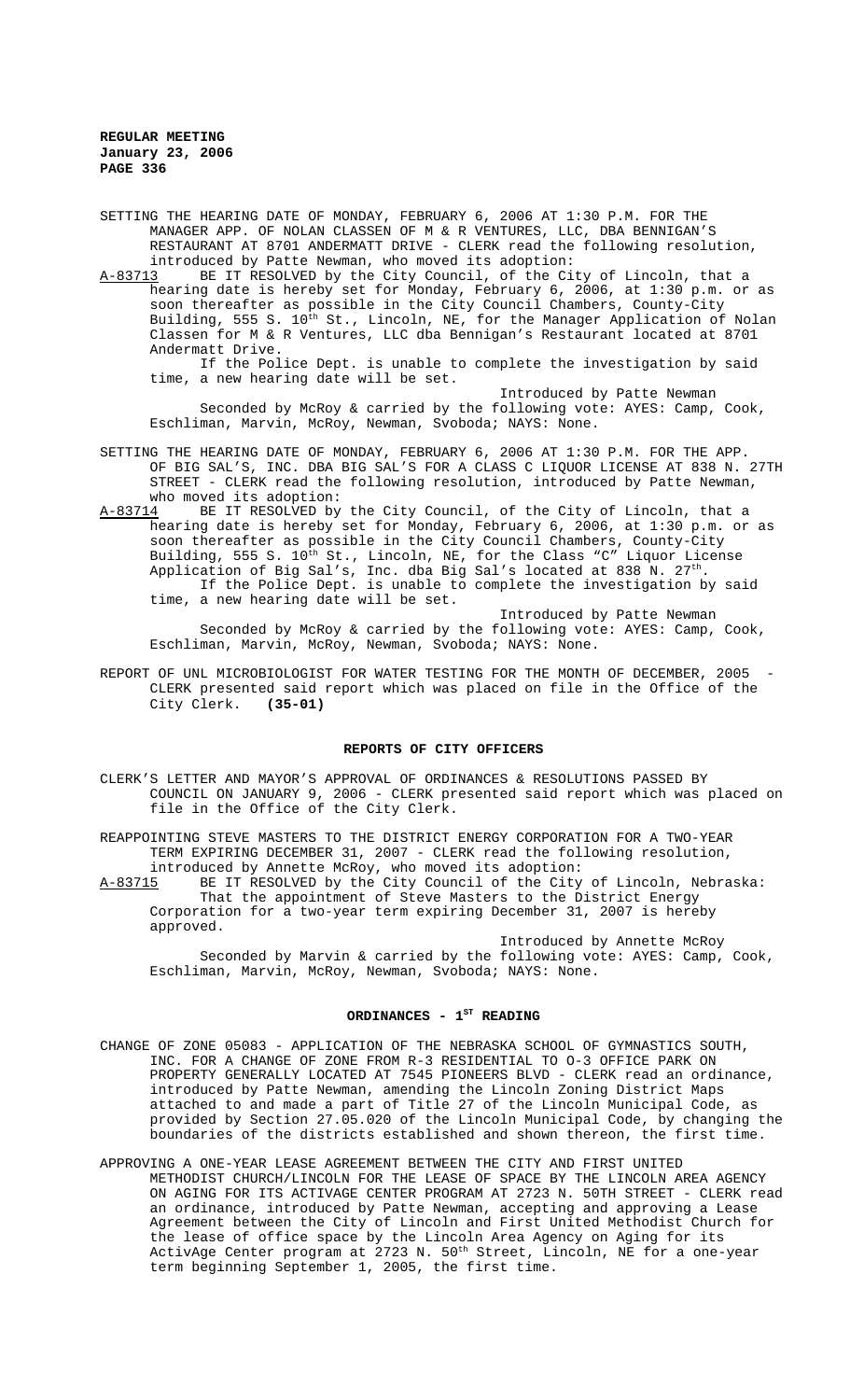APPROVING A ONE-YEAR LEASE AGREEMENT BETWEEN THE CITY AND ST. JAMES UNITED METHODIST CHURCH FOR THE LEASE OF SPACE BY THE LINCOLN AREA AGENCY ON AGING FOR ITS ACTIVAGE CENTER PROGRAM AT 2400 S. 11TH STREET - CLERK read an ordinance, introduced by Patte Newman, accepting and approving a Lease Agreement between the City of Lincoln and St. James United Methodist Church for the lease of office space by the Lincoln Area Agency on Aging for its ActivAge Center program at 2400 S.  $11^{\text{th}}$  Street, Lincoln, NE for a one-year term beginning September 1, 2005, the first time.

## ORDINANCES - 3<sup>RD</sup> READING & RESOLUTIONS FOR ACTION

- APPROVING A ONE-YEAR LEASE AGREEMENT BETWEEN THE CITY AND THE HICKMAN PRESBYTERIAN CHURCH FOR THE LEASE OF SPACE BY THE LINCOLN AREA AGENCY ON AGING FOR ITS ACTIVAGE CENTER PROGRAM AT 300 E. 3RD STREET, HICKMAN, NE - CLERK read an ordinance, introduced by Dan Marvin, accepting and approving a Lease Agreement between the City of Lincoln and the Hickman Presbyterian Church for the lease of office space by the Lincoln Area Agency on Aging for its ActivAge Center program at 300 E. 3<sup>rd</sup> Street, Hickman, NE for a one-year term beginning September 1, 2005, the third time.<br>MARVIN Moved to pass the ordinance as read.
- Moved to pass the ordinance as read.

Seconded by Newman & carried by the following vote: AYES: Camp, Cook, Eschliman, Marvin, McRoy, Newman, Svoboda; NAYS: None. The ordinance, being numbered **#18665**, is recorded in Ordinance Book #25, Page

- STREET NAME CHANGE 05008 RENAMING WEST PEMBERLY LANE LOCATED NORTH FROM HIGHLAND BOULEVARD IN BARON'S RIDGE ADDITION AS NORTHWEST PEMBERLY LANE - CLERK read an ordinance, introduced by Dan Marvin, changing the name of West Pemberly Lane to Northwest Pemberly Lane located north from Highland Boulevard in Baron's Ridge Addition, as recommended by the Street Name Committee, the third time.
- MARVIN Moved to pass the ordinance as read. Seconded by Newman & carried by the following vote: AYES: Camp, Cook, Eschliman, Marvin, McRoy, Newman, Svoboda; NAYS: None.
- The ordinance, being numbered **#18666**, is recorded in Ordinance Book #25, Page
- STREET VACATION 05011 VACATING THE WEST SEVEN (7) FEET OF 23RD STREET BETWEEN VINE AND U STREETS - PRIOR to reading:
- COOK Moved to amend Bill No. 05-189 in the following manner:

1. On page 1, line 1, delete the word "west" and insert in lieu thereof the word east.

2. On page 1, line 4, delete the word "west" and insert in lieu thereof the word east.

Seconded by Camp & carried by the following vote: AYES: Camp, Cook, Eschliman, Marvin, McRoy, Newman, Svoboda; NAYS: None.

CLERK Read an ordinance as amended, introduced by Dan Marvin, vacating the west east 7 feet of 23<sup>rd</sup> Street between Vine and U Streets, and retaining title thereto in the City of Lincoln, Lancaster County, Nebraska, the third time.<br>MARVIN

Moved to pass the ordinance as read.

Seconded by Newman & carried by the following vote: AYES: Camp, Cook, Eschliman, Marvin, McRoy, Newman, Svoboda; NAYS: None. The ordinance, being numbered **#18667**, is recorded in Ordinance Book #25, Page

# **MISCELLANEOUS BUSINESS**

# **PENDING -**

CAMP Moved to extend the Pending List to January 30, 2006. Seconded by McRoy & carried by the following vote: AYES: Camp, Cook, Eschliman, Marvin, McRoy, Newman, Svoboda; NAYS: None.